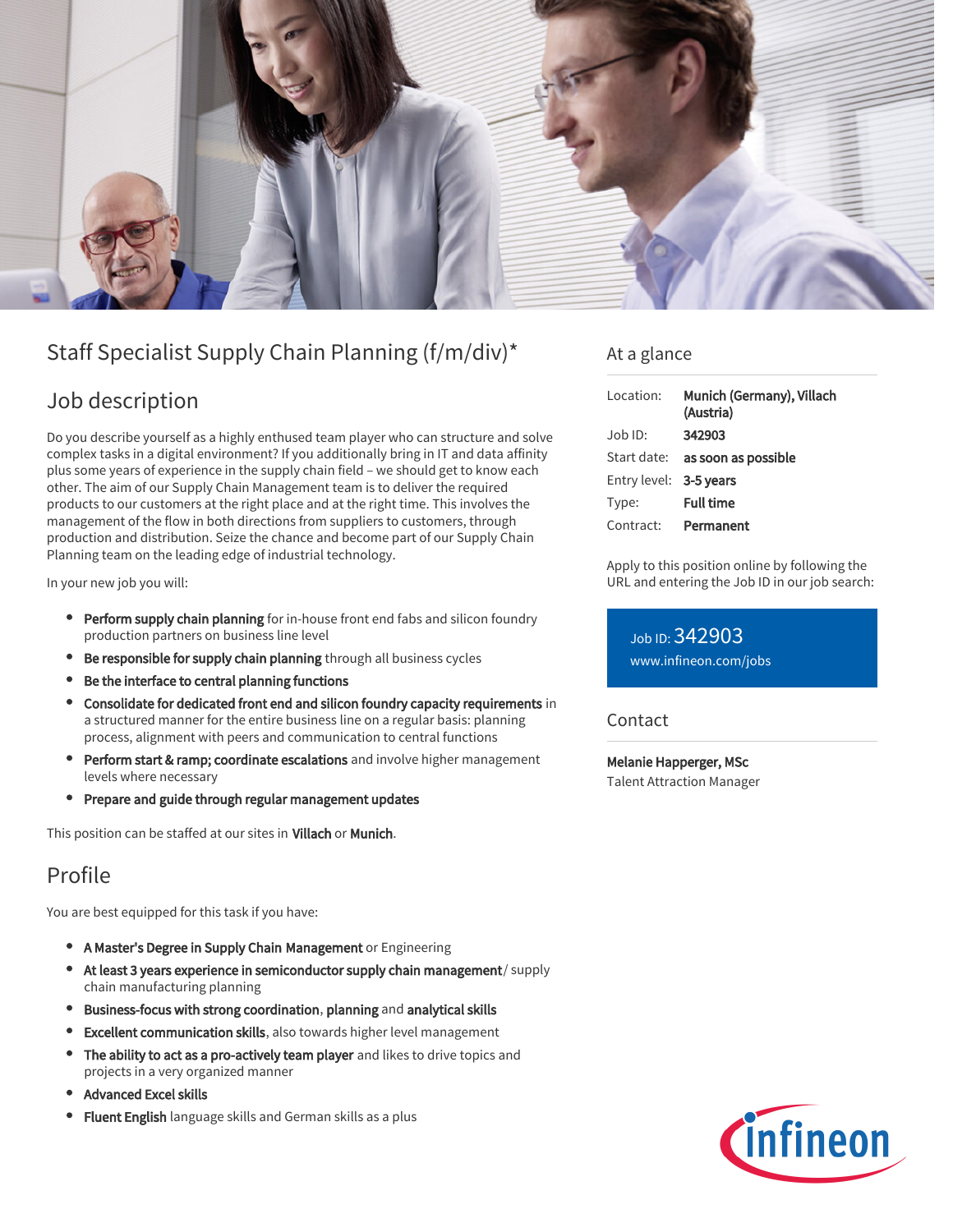We offer competitive salaries and additional benefits based on your performance, experience and qualification. In Austria, the employment is in accordance with the collective salary and wage agreement for employees of the electrical and electronics industry, employment group G (https://www.feei.at/wp-content/uploads/2021/04 /minimum-wages-blue-collar-workers-2021.pdf). The monthly salary is paid 14 times p. a. We offer a higher compensation depending on your expertise and skills.

# **Benefits**

- Munich: Coaching, mentoring networking possibilities; Wide range of training offers & planning of career development; International assignments; Different career paths: Project Management, Technical Ladder, Management & Individual Contributor; Flexible working conditions; Home office options; Part-time work possible (also during parental leave); Sabbatical; On-site creche and kindergarden with 120 spots, open until 6pm; Holiday child care; On-site social counselling and works doctor; Health promotion programs; On-site gym, jogging paths, beachvolleyball, tennis & soccer court; On-site canteen; Private insurance offers; Wage payment in case of sick leave; Corporate pension benefits; Flexible transition into retirement ; Performance bonus; Reduced price for public transport and very own S-Bahn station; Access for wheelchairs
- Villach: Coaching, mentoring networking possibilities; Wide range of training offers & planning of career development; International assignments; Different career paths: Project Management, Technical Ladder, Management & Individual Contributor; Flexible working conditions; Home office options; Part-time work possible (also during parental leave); Sabbatical; Child care in Villach & Klagenfurt; On-site social counselling and works doctor; Health promotion programs; On-site canteen; Private insurance offers; Wage payment in case of sick leave; Corporate pension benefits; Flexible transition into retirement; Performance bonus; Accessibility, access for wheelchairs

# Why Us

#### Part of your life. Part of tomorrow.

We make life easier, safer and greener – with technology that achieves more, consumes less and is accessible to everyone. Microelectronics from Infineon is the key to a better future. Efficient use of energy, environmentally-friendly mobility and security in a connected world – we solve some of the most critical challenges that our society faces while taking a conscientious approach to the use of natural resources.

Industrial Power Control (IPC) empowers a world of unlimited energy - Power semiconductors play a crucial role in increasing efficiency and reducing energy losses along the whole energy conversion chain. As the global leader in power semiconductors, Infineon IPC delivers leading products and solutions for smart and efficient energy generation, transmission and consumption. We strive to make this planet a greener place where sufficient energy is accessible to everyone – wherever and whenever they need it. [Click here](https://www.infineon.com/cms/en/careers/working-at-infineon/ipcdreamjob/) for more information about working at IPC with interesting employee and management insights and an overview with more #IPCDreamJobs.

At Infineon in Villach you shape the technologies of tomorrow and work in an international environment with more than 3700 colleagues from over 65 nations. Your personal contribution will be valued and appreciated as the cornerstones of our success. And all that in beautiful surroundings which guarantee a high quality of life.

The City of Villach is located in the center of Carinthia, Austria's southernmost province, in close proximity to the Italian and Slovenian border. Living in Austria has many social, health-care-related and economic perks. The country's social and health care system is among the best in the world and for decades numerous international surveys have singled out Austria as a particularly safe and wealthy country with a high quality of life. Villach itself benefits from its status as a "small town", offering everyday living at